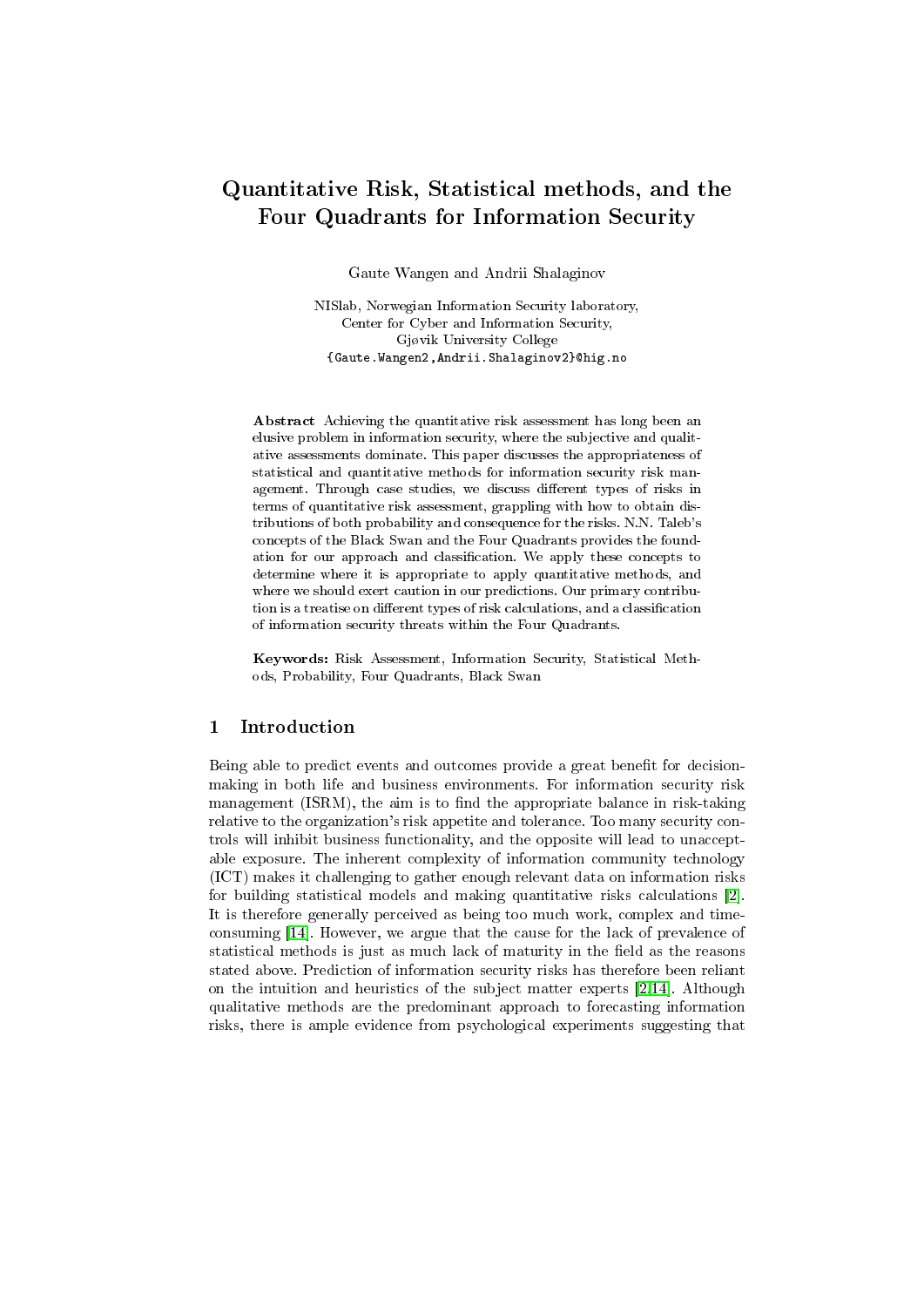<span id="page-1-0"></span>qualitative risk predictions are unreliable [\[13,](#page-15-2)[9,](#page-15-3)[14\]](#page-15-1). Moreover, the qualitative risk analysis is not suitable when dealing with expected monetary losses such that Annualized Loss Expectancy. Quantitative and statistical methods should provide better results than guesswork and improve decisions in the long run. However, there are many types of information risks, and it is not likely that we can predict all equally well. Information security risks are more often than not products of complex systems and active adversaries. The main topics in Black Swan [\[13\]](#page-15-2) is risk unpredictability caused by lack of data and knowledge about the complexity and the limitations of statistical methods in predicting risks in such systems. Lack of understanding and overconfidence in models often leads to the costly mistake of underestimating risk. The Four Quadrants [\[12\]](#page-15-4) is a risk classi fication system developed primarily for economics for determining where the risk analyst safely can apply statistical methods, where he should show caution, and where to discard traditional statistical approaches. In this article, Taleb's Four Quadrants are adapted to address the feasibility of applying statistical methods to predict information risks. To the extent of our knowledge, there has not been published any previous work on this particular issue.

To provide a clear view on the problem, we did a feasibility study of applying statistical methods to several major information risk case studies that can affect any businesses or even countries. This work addresses the following research questions and finds answers with relevant support from the case studies: (i)  $Can$ we apply statistical methods to deal with Information Security Risks? Sketch the applicability domains and possible failures to predict extreme events and (ii) In which information security domains can statistical methods be applied to improve the decision-making process in risk management even if the methods do not seem reliable and accurate?. The implication from answering these research questions are both theoretical, corresponding knowledge and historical data was collected, simulated and analyzed in this study. For practical implications, a family of various statistical approaches was analyzed with scientifically sound proof for specific methods and applications for ISRM even if the prediction results are not entirely reliable. Furthermore, we discuss factors that contribute to our lack of knowledge about the quantitative ISRM using statistical methods as the most promising approach to numerical characterization of the ICT risks. Additionally, a classification of risks within the Four Quadrants is proposed.

The remainder of this article is as follows: First; we present the state of the art in ISRM in the Section [2,](#page-2-0) define the terminology and describe the Four Quad-rants classification scheme. In the Section [3](#page-3-0) we describe the applied method. We present three case studies and their relation to quantitative risk assessment and their relation to the Four Quadrants in Section [4.](#page-5-0) Section [5](#page-12-0) discusses our findings, factors that reduce predictability, and classification of information risks within the Four Quadrants. The conclusion is found in Section [6.](#page-14-0)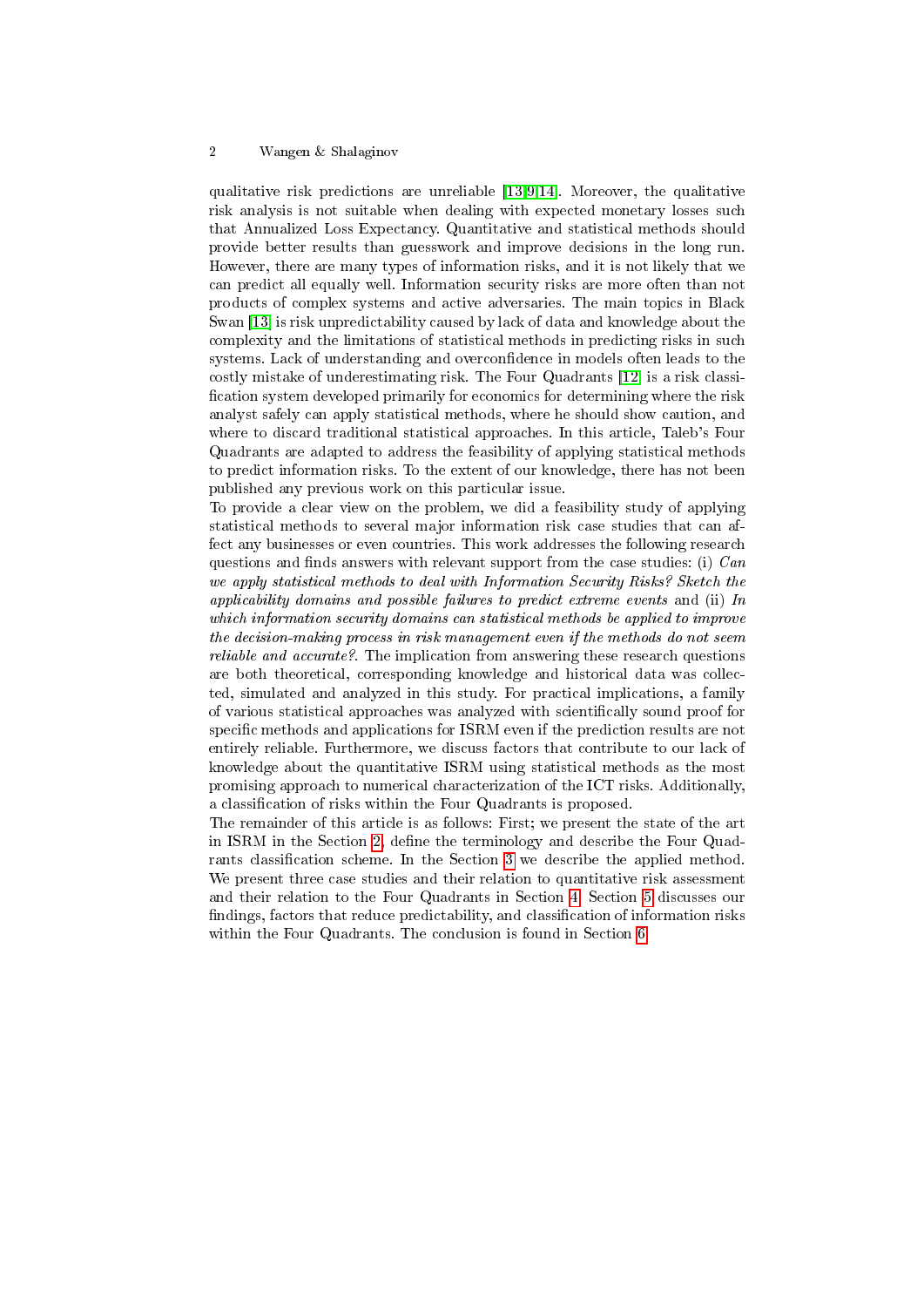## <span id="page-2-1"></span><span id="page-2-0"></span>2 Information Security and Risk Assessment

ISO/IEC 27005:2008 denes information or ICT risk in as the potential that a given threat will exploit vulnerabilities of an asset or group of assets and thereby cause harm to the organization. Probabilistic risk analysis (PRA) is the preferred approach to risk in information security. Where impact to the organization (e.g. loss if a risk occurred) and probability calculations of occurrence express risk. There are no standardized statistical approaches to information risks. To calculate risks  $(R)$  we, therefore, apply the definitions provided by Aven in  $[3]$ (p.229) for discussion and risk calculation. Where risk is described by events (A), consequences (C), associated uncertainties (U) and probabilities (P). U and P calculations rely on background knowledge (K). Also, model sensitivities (S) are included to show how dependencies on the variation of the assumptions and conditions. Thus,  $R=f(A, C, U, P, S, K)$ . A quantitative risk assessment in this sense derives from applying statistical tools and formal methods, mainly based on historical data (e.g. law of large numbers), obtained distributions and simulations. So, based on the definition of risk by Aven, we will consider applications of relevant methods for quantitative risk evaluation in terms of  $R$ . A risk assessment is very seldom purely quantitative as there are assumptions  $K$  underlying the forecast. Exposure is a crucial concept in risk management that we define as how susceptible an organization is to a particular risk.

#### 2.1 The Black Swan and the Four Quadrants

N.N. Taleb [\[13\]](#page-15-2) developed Black Swan theory to describe rare, extreme and unpredictable events of enormous consequence. These events, known as Black Swans, are so rare that they are impossible to predict, and they go beyond the realm of reasonable expectations. A Black Swan has three properties; (i) It is an outlier. (ii) It carries an extreme impact. (iii) Moreover, despite its outlier status, human nature makes us formulate explanations for its occurrence after the fact, rendering it explainable and predictable. The Four Quadrants risk classification concept of comes from the core concepts of the Black Swan, which links risk management to decision theory. The classification system allows us to isolate situations in which forecasting needs to be suspended  $-$  or a revision of the decision or exposure may be necessary [\[12\]](#page-15-4), and to determine where it is safe to apply statistical risk models. The classification consists of two types of randomness and decisions [\[12,](#page-15-4)[13\]](#page-15-2):

Mediocristan randomness is predictable; the Gaussian bell curve applies and applying statistical methods is safe. Examples of Mediocristan are human height, weight and age probability distributions, where no single outcome can dramatically change the mean. We can accurately predict events in Mediocristan with a little uncertainty, e.g. hardware lifetimes are from Mediocristan. Mediocristan randomness represents risks in Quadrants 1 and 3 in the classification.

In Extremistan randomness is Black Swan domain where small probabilities and rare extreme events rule. Since samples of events are so rare, the probability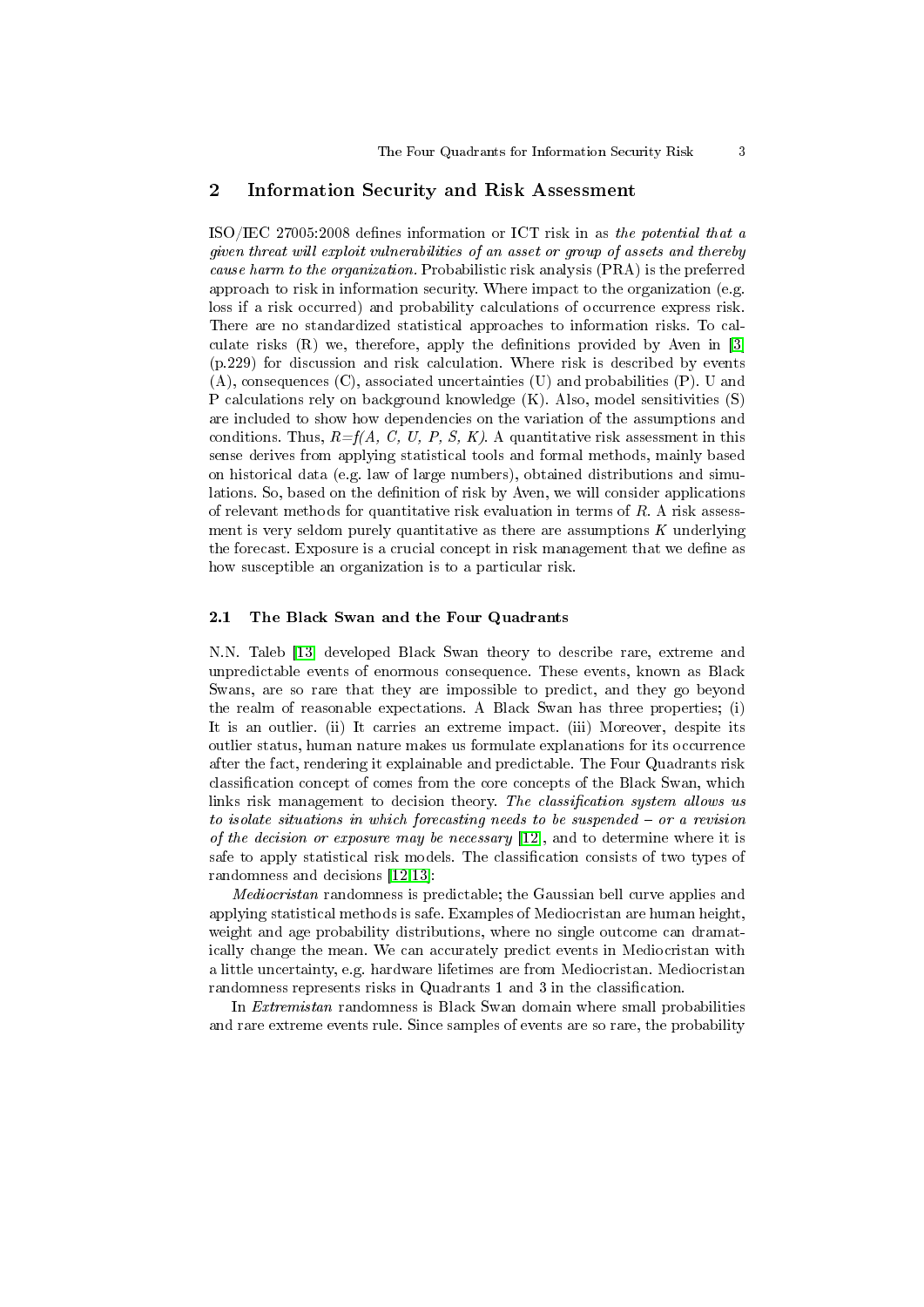<span id="page-3-2"></span>models will be sensitive to minor calculations changes and prone to error. In Extremistan, events scale and are subject to  $\mathit{fat-tails}^1,$  $\mathit{fat-tails}^1,$  $\mathit{fat-tails}^1,$  and can appear as power law or Pareto distributions. An example of such an event is the development of the amount of malware in the wild, with a growth trend that follows a Pareto distribution, where the theoretical malware amount is close to infinity. Extremistan randomness represents risks in Quadrants 2 and 4 of the classification.

The two types of payoffs from decision making are; (1) Simple Payoffs and  $(2)$  Complex Payoffs. In the former, decisions are binary form, e.g. either true or false, infected or not infected, which is where mainly probabilities play. Decisions are more complex for the latter, where the decision-maker must also consider the impact or a function of the impact, and weight benefits against disadvantages. Type 1 is thin-tailed and non-scalable while type 2 decisions can be fat-tailed.

This accumulates into Taleb's risk classification system of four quadrants; where risks in the First Quadrant has Mediocristan randomness and low exposure to extreme events. The payoffs are simple and statistical models works. Exposure to events in the Second Quadrant comes with Mediocristan randomness with complex payoffs, where it is generally safe to apply statistical models, factoring in awareness of possible incomplete models. Exposure to Third Quadrant risks comes with Extremistan randomness and low exposure to extreme events. The Fourth Quadrant is "the area in which both the magnitude of forecast errors is large, and the sensitivity to those errors is consequential"[\[12\]](#page-15-4).

The Black Swan and Four Quadrants in ICT Risk For explicitly information security risk, the Black Swan concept has been treated by Hole and Netland[\[8\]](#page-15-6), who treats the subject of risk assessing large-impact and rare events in ICT. Where the authors provide a basic discussion of what black and gray swans are in information systems and discuss events that may qualify as Swans. They define cascading risks and single points of failure as sources for swans, viruses, and other malware are sources for cascading risks. Additionally, Hole[\[7\]](#page-15-7) addresses how to manage hidden risks, and how to recover quickly from Black Swan ICT incidents. Audestad (P.28-37)[\[2\]](#page-15-0) discusses the limitations of statistics from an information security perspective. Audestad does not apply the term Black Swans, but he briefly discusses extreme events and limitations of statistics.

# <span id="page-3-0"></span>3 Methodology for statistical risk analysis and classification of events

The primary approach for the feasibility study in this paper is theoretical and statistical analysis of several types of information risks by considering a set of related cases that accompanied by historical data. The main classification scheme that we follow in the case study is the Four Quadrants as described by Taleb [\[12,](#page-15-4)[13\]](#page-15-2). The work to classify risks within the Four Quadrants consisted

<span id="page-3-1"></span><sup>&</sup>lt;sup>1</sup> In comparison to the Normal distribution a Fat-tailed distribution exhibits large skewness or kurtosis.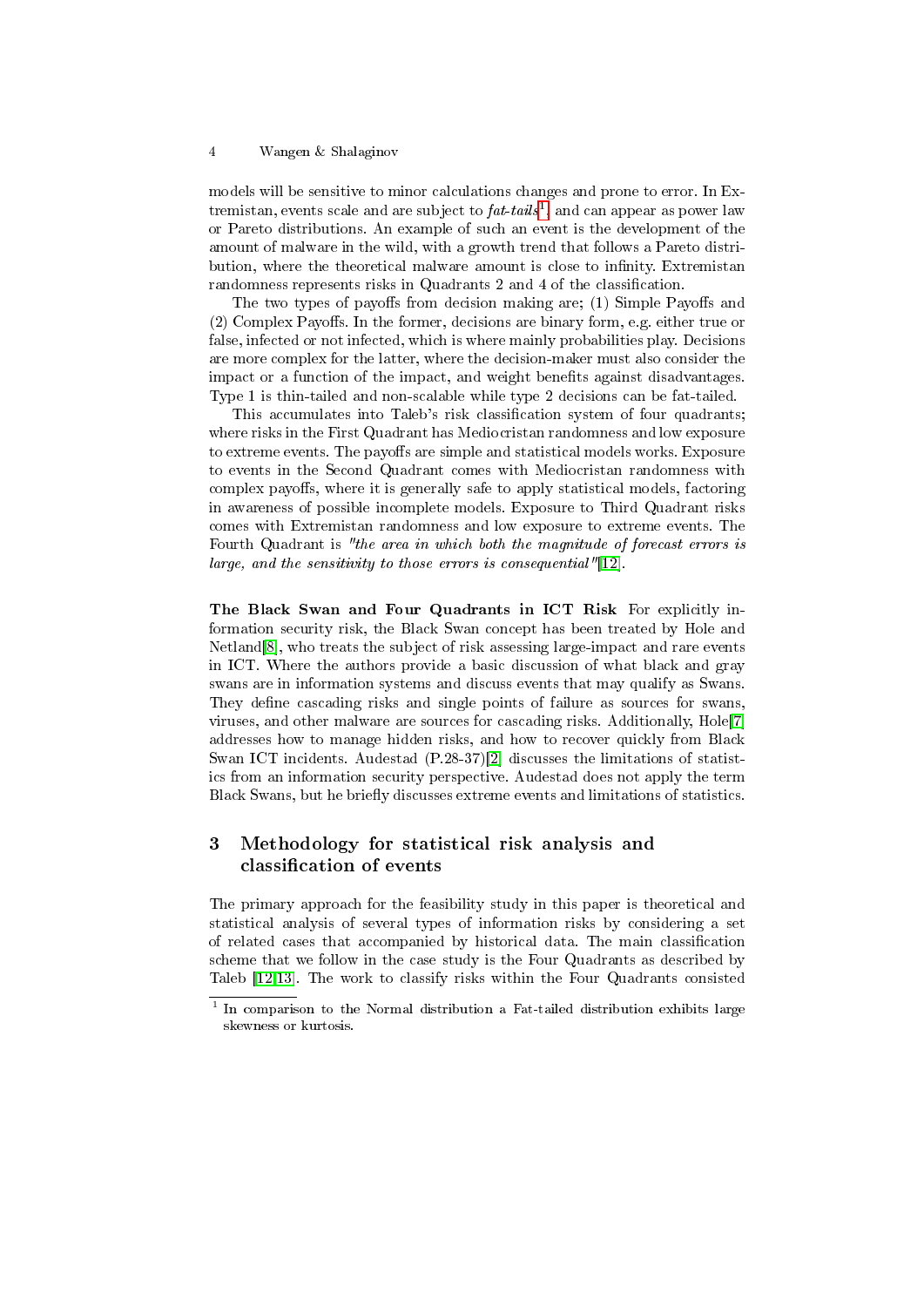<span id="page-4-0"></span>of gathering data and analyzing information security risks to determine their properties, and if statistical data is available if it would be appropriate to run calculations. The motivation is to use conventional statistical methods with a hope to extract particular characteristics that are suitable for quantitative risk analysis and further Threat Intelligence and Threat Forecasts. Additionally, we make a hypothesis about the applicability of a particular method. The information risks we have addressed where chosen from ISO/IEC 27005:2011, and we consider risks towards entities and not persons. This work focuses on risks from the compromise of information, technical failures, and unauthorized actions and does not address risks posed by natural events or similar. The calculations in this article are based on acquired data published by others. Furthermore, we perform specific statistical tests of whether such models are applicable for historical data or not, and extract corresponding quantitative measures. Our approach focuses on usefulness and limitations of statistical methods for information security risks analysis and predictability. In particular, we have analyzed risks to determine their properties with respect to the Four Quadrants (randomness and payo). The following subsection describes the statistical methods and probabilistic models applied in this paper.

#### 3.1 Supplementary statistical methods for historical data analytic

One makes a decision about information security risks mostly based on the previously collected data within the company or based on the publically available historical data about causes and results [\[10\]](#page-15-8). We introduce several communityaccepted methods to deal with historical data and be able of making quantitative risk assessment possible since qualitative risk assessment has precision limitations when it is necessary to make predictions in numbers.

Probabilistic modeling. This type of analysis is applied when it is a need for probability estimation of a particular event x occurrence in a given historical dataset. Initially, the model  $p(x)$  is built, and an estimation of the corresponding set of parameters from the data [\[6\]](#page-15-9). Then, this model can be used to estimate the probability of similar events in this very period or later on. We can state that there exist many obstacles related to the probabilistic modeling. First, very few data points from history may cause a wrong decision. Second, very rare events, like in the case of Fourth Quadrant, have negligibly small probabilities. However, this does not mean that this event are not going to happen.

Numerical analysis. Numerical analysis is a broad field of data modeling, in particular, time series. The function  $f(x)$  is build using previous period of time  $x_0, \dots, x_t$ . To construct a proper model, available historical data have to be decomposed into trends, seasonal components, and noise in order to build a precise prediction model. At this point, the recent data should possess the biggest degree of trust rather than data from a long time before [\[1\]](#page-15-10). For the defined earlier research questions that statistical models can be applied to support risk assessment within the four quadrants, yet under some limitations, we consider the following supplementary statistical approaches [\[1\]](#page-15-10) from the previous Section: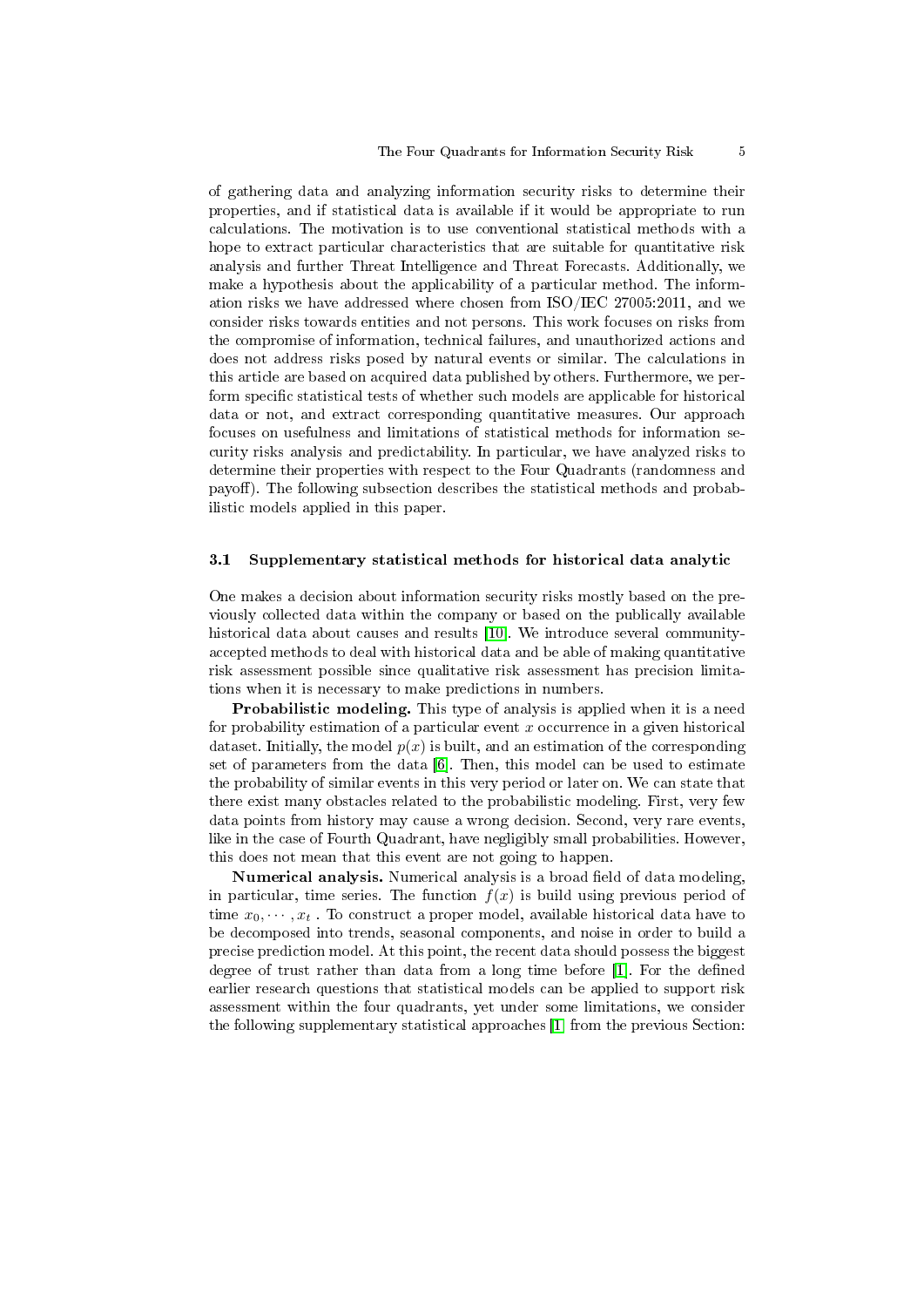- <span id="page-5-2"></span>6 Wangen & Shalaginov
- 1. Logistics function describes the process when the initial impact causes exponential increase until some moment of time. After this moment, the growth will be decreasing until it is saturated to some ceiling value [\[5\]](#page-15-11).
- 2. Conditional Probability and Bayes Theorem are the probability methods used to calculate the likelihood of occurrence of some event when another dependent or independent event already happen.
- 3. Gamma distribution represents a family of continuous probability distributions that can describe data with quite various characteristics. The main parameters are shaped k and scale of the distribution  $\theta$ .
- 4. Exponential growth characterize an event that does not have an upper boundary, and the observed outcome will grow more during the next period in comparison to previous.
- 5. Log-normal probabilistic model denes the distribution of some historical data under the condition that the logarithm of the data follows the Gaussian distribution.

So, these methods are the most promising from our point of view for estimation of possible event outcomes based on the previously analyzed information.

Statistical hypothesis testing. Further for each case study we will justify the usage of specific statistical methods and make a hypothesis about their applicability in that particular case. At this point, we need to use statistical tests to verify suggested hypothesis[2](#page-5-1) . The two following approaches can be applied with probability distributions: QQ-PLOT, a Quantile-Quantile plot represents a probability plot by depicting expected theoretical quantiles  $E$  and observed practical quantiles  $O$  against each other and STATISTICAL TESTS that estimates the quantitative metrics of how well the data fit hypothesized distributions.

Confidence Intervals or CI relates to the probabilistic estimation of whether a particular data or data sample is being placed within a hypothesized distribution. It also means that the defined in CI  $\%$  of data will be in the hypothesized distribution. To be precise, the tests evaluates the actual observed data  $O$  with the expected data  $E$  from the hypothesized distribution.

## <span id="page-5-0"></span>4 Case Studies

In this Section, we answer RQ 1 and show the application of models for ISRA with corresponding failures and Confidence Intervals (CI). This study is a comprehensive overview since a particular Case may require several methods to give a broader model. Our approach discusses specific types of risk for information security and where risks can be computed using statistical methods. We characterize information risks by the following predicate:

$$
Malicious\ Intentions \xrightarrow{Action} Observeable\ Outcomes \tag{1}
$$

Since the original *Malicious Intentions* may not be known, the quantitative risk analysis relies on the historical data about Observable Outcomes that

<span id="page-5-1"></span> $^2$  <http://www.ats.ucla.edu/stat/stata/whatstat/whatstat.htm>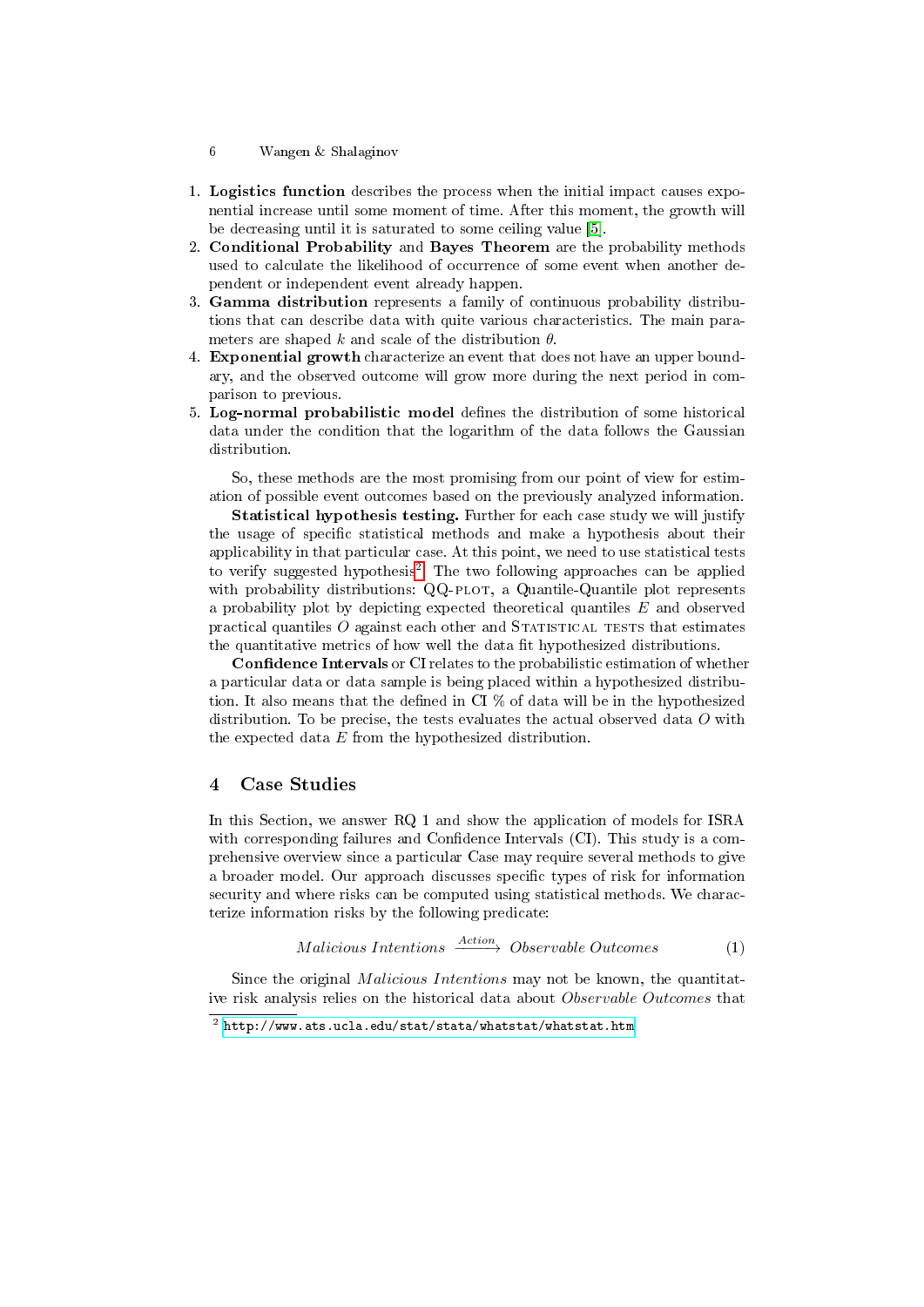can be either published by the information security labs or available within an organization. Each risk calculation in the following case studies are made for the purpose of illustrating and discussing the risks properties, and all risks are considered from the viewpoint of an organization. Based on the publicly available sources of information we made tentative calculations to give our answers on the research questions. Although not present in this paper, we have also explicitly treated risks of Insider attacks and phishing for the classification.

# 4.1 Advanced Persistent Threats (APT) and Cyber Industrial Espionage

APT are professional, resourceful and global actors often supported by Nation-States. These threats conduct targeted attacks over extended periods, aiming to compromise institutions for through cyber espionage and sabotage.

There are several problems when risk assessing APT attacks; tailored malware and techniques, making signature based scanners obsolete, and detection extremely resource intensive. APTs are generally very low probability (few incidents), although some companies daily deal with this threat. Modus operandi for APTs is stealth and extract data unnoticed, and even with a large ongoing compromise, the target's operations will be business as usual, making losses hard to visualize. Observing the severity of an APT breach is only possible after an extended period, which makes consequences both hard to predict and communicate. There are several different potential outcomes ranging from benign to malicious, all associated with a considerable amount of uncertainty. The discovery of an incident will have consequences, the "Initial Shock", where the harm comes from the loss of resources from general incident handling to before returning to normal. From there, the future of the incident has a large amount of variables affecting the outcome, all with their associated uncertainties. For example if the stolen data was production information, we must consider the probability of product replication, and what harm this would bring to the company in the future. Meaning that without extensive knowledge about the attacker and historical data, we cannot assign probabilities to these variables. Thus, there is a signicant amount of uncertainty related to APT attacks. We propose the following answer to the RQ1 for APTs:

- $-Data\ source$ . Targeted organizations generally do not reveal much information about APT. Therefore, the statistics for the particular events and actions are not shown to the public, and most data are available in vague numbers after the damage done. Therefore, the only data we can rely on to deduce the exact flow of the attack can be the analysis reports published by the security labs.
- Discussion of statistical approach. Since the exact data in most cases are unavailable or not computable, we can rely on the potential outcomes of the APT attacks. At this point as independent variable Time comes after the initial shock. The dependent variable, Consequence, therefore follow the numerical analysis model (1) LOGISTIC FUNCTION since at the beginning the range of probable outcomes growth exponentially until it reaches some point, where the attack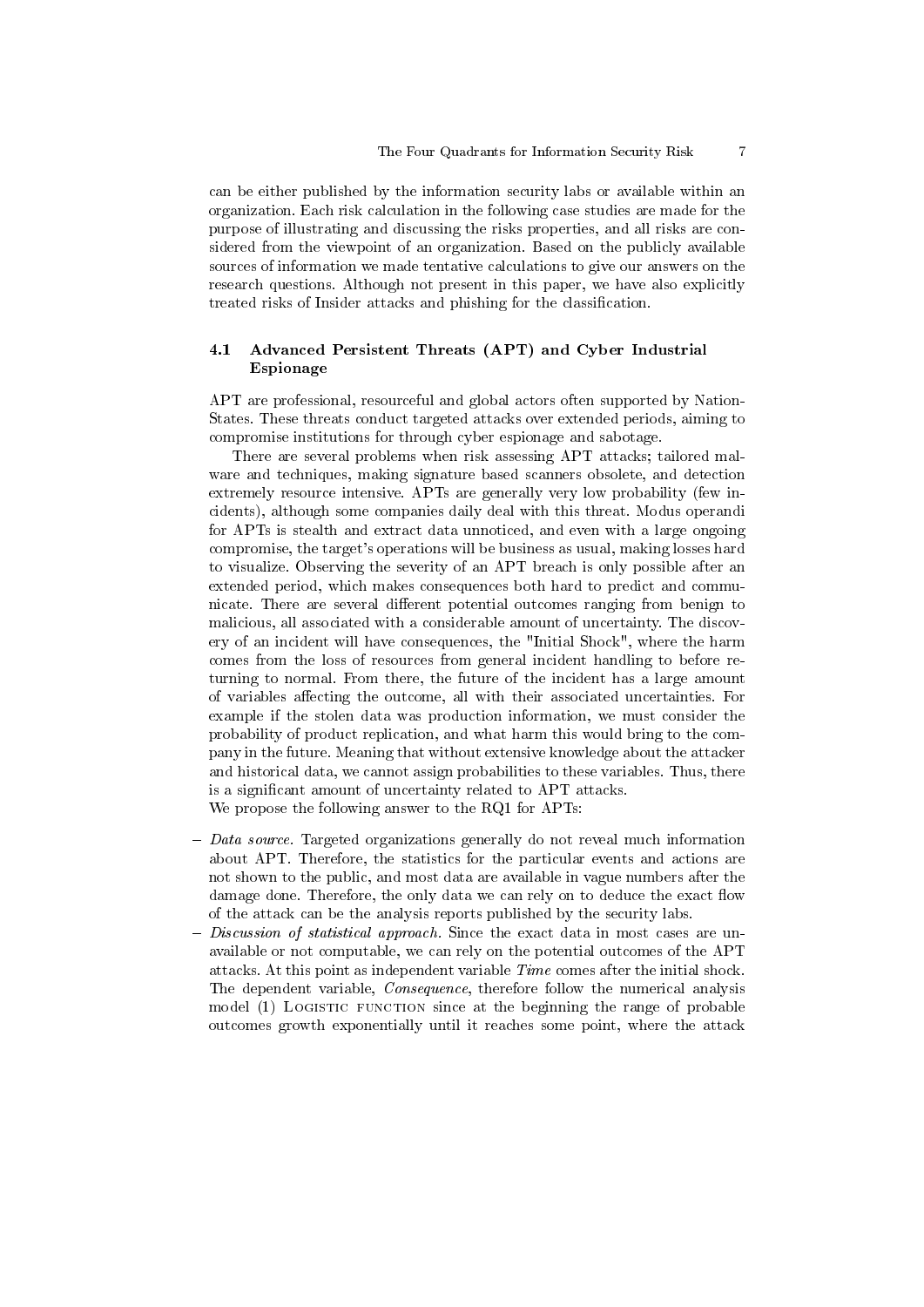approaches maximum damage. Ideally, it will grow as an (2) Exponential function, yet in real life there are logical boundaries unless cascading happens. In Fig. [1](#page-7-0) we have modeled an APT incident; after the initial shock, the system returns to normal, and the uncertainty of the damage is growing until the consequences become evident. Therefore, we conclude that the best way to describe this process is to use Logistic Function, where dependent on the type of business the harm (Y-axis) must reach a maximum amount after some time.

<span id="page-7-0"></span>

Figure 1: Example of potential outcomes from an APT/Espionage attack,  $Y=Consequence X=Time.$  The initial shock comes from detecting and responding to the breach. The long-term C is represented as a Logistic function, where P of all A are bound with a close to unsolvable U.

- Results - Uncertainty/ Confidence intervals. The second problem when estimating the risks of APT is the Confidence Interval  $(CI)$  estimation of the risk management decision. The uncertainty of the attacks against organization increases after the evidence of the initial attack, which makes the condence interval of the predicted risk value too low to rely on it:

$$
R|_{CI} \approx \frac{1}{\text{uncertainty}}\tag{2}
$$

Bigger uncertainty causes less condence in the predicted outcomes of the damage done. The larger range, the harder to estimate final risk and make an appropriate risk management decisions.

- Results Applicability of statistical methods and possible failures for each risk. Since no data available, it is hard to derive any meaningful decision from the unreliable model that follows EXPONENTIAL FUNCTION. At this point, we do not have any other sources to rely on, so this model helps to understand the way of damage developing. Also, we may derive the qualitative prediction using monotonicity of the process development. This model can be used (1) to show the importance of finding the attack evidences and cause in the initial phase, and  $(2)$  impossibility to say the exact cause in the final stage until it is obvious.
- $\overline{C}$  Classification of Risk Without knowledge about attacker intentions and capabilities, a victim of an APT attack, particularly industrial espionage, can only make risk predictions based on knowledge about internal processes and the value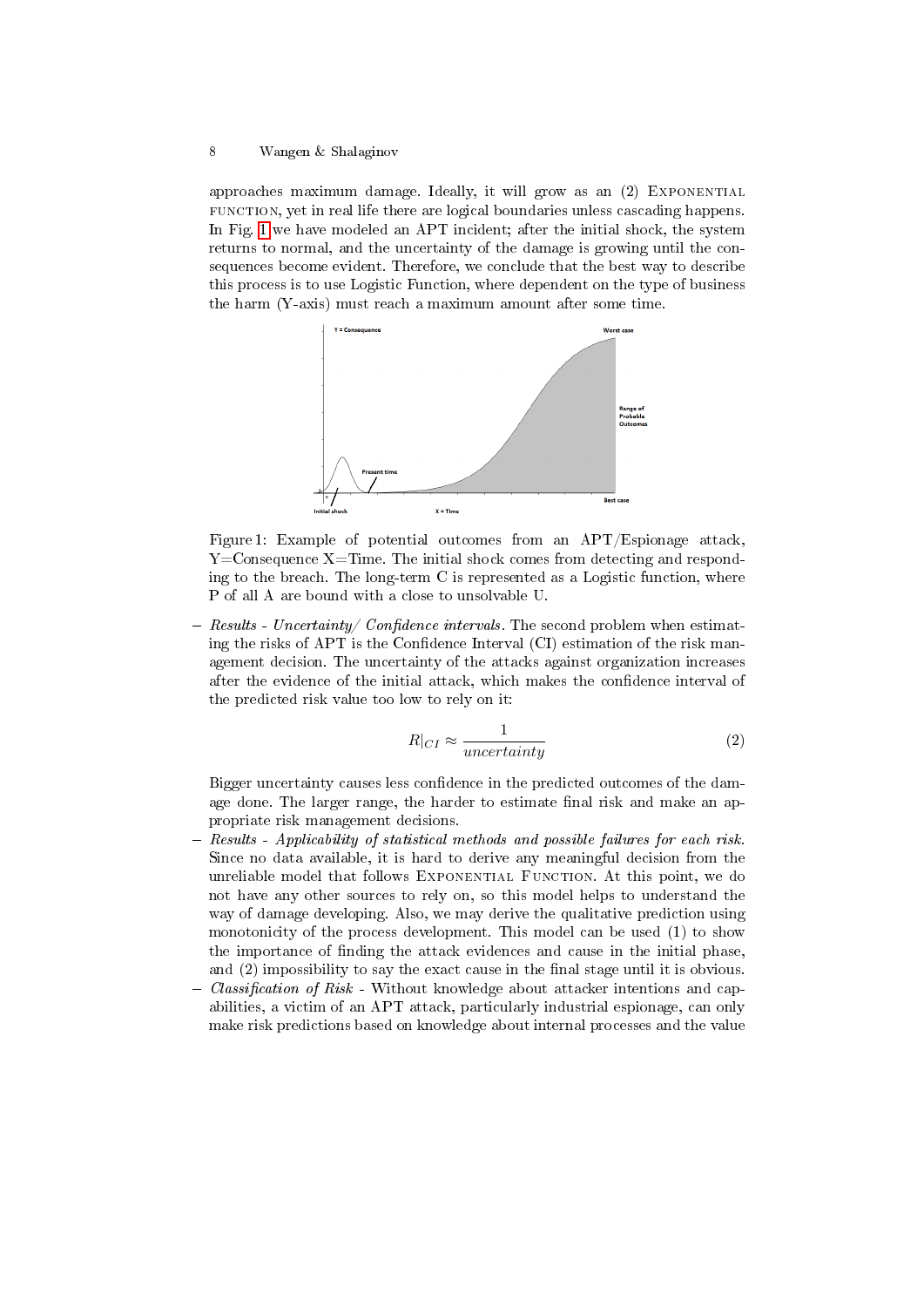<span id="page-8-2"></span>of the stolen information. Even if the Logistic function corresponds to the nature of the APT harm, it is still rather a random prediction than reliable results for risk analysis. No outcomes of an APT attack will be identical, and outcomes are complex in nature, prone to cumulative effects. There is also a lack of both data and knowledge about attacks with corresponding consequences, which makes it a Fourth Quadrant risk.

#### 4.2 Malware and Botnet distributions

Successful malware distributions such as different versions of botnets, e.g. Zeus, Conficker<sup>[3](#page-8-0)</sup> and others, have shown considerable resilience towards eradication. Epidemic models have proven useful for estimating propagation rates [\[15](#page-15-12)[,2\]](#page-15-0), however, historical data is more useful for obtaining probability distributions. We propose the following answer to the RQ1 for Malware and Botnet distributions:

- $-Data\ source.$  For our calculations, we obtained data from the Shadowserver Foundation<sup>[4](#page-8-1)</sup>, which has monitored the infection rates of the Gameover Zeus botnet and Conficker with respect to time. Gameover Zeus is a Peer 2 Peer botnet built by cyber criminals by sending emails with embedded malicious links or attachments, or enticing the victim to visit an infected website where a Trojan infected the victim. In comparison to the APT statistics, the information about botnet distribution relatively easy to gather from publicly available sources like Shadowserver, cause the anti-virus companies construct corresponding signatures shortly after the first discovery of botnet and starts logging occurrences.
- Discussion of statistical approach. Based on the available statistics collected over the months by Shadowserver, we ran a tting test as described in Section [3.](#page-3-0) The results concluded that the most promising hypothesis about the probabilistic model is that data follow the (1) LogNormal distribution. Therefore, it can be possible to predict the exact percentage of probability of the distribution of the botnet in some period in the future. From the other side, numerical methods for time series analysis can estimate the number of malware species in the wild after a defined period. The value of the last two methods is that the trends of the malware distributions can be predicted with better accuracy that just random guessing, cause human expert may fail to do it accurately.
- Results Applicability of statistical methods and possible failures for each risk. We can state that (1) the available data follows LOGNORMAL distribution, so we can use these methods to say about future conditions. (2) That is not possible to fully rely on these methods since the uncertainty in the predictions is quite significant due to versatility in the data and tail sensitivity in the graph. However, the derived information can be used in qualitative ISRM since it is rather a set of fuzzy metrics.

We ran the data points for Gameover Zeus in  $QQ$  plot and got the best fit with a Log-Normal curve with a tendency towards a thick tail, Fig. [2.](#page-9-0) Our

<span id="page-8-0"></span> $3$  Conficker was initially a computer worm, but when the payload was uploaded postinfection, it turned out as a Botnet

<span id="page-8-1"></span> $^4$  Gameover Zeu[shttps://goz.shadowserver.org/stats/](https://goz.shadowserver.org/stats/)  $\,$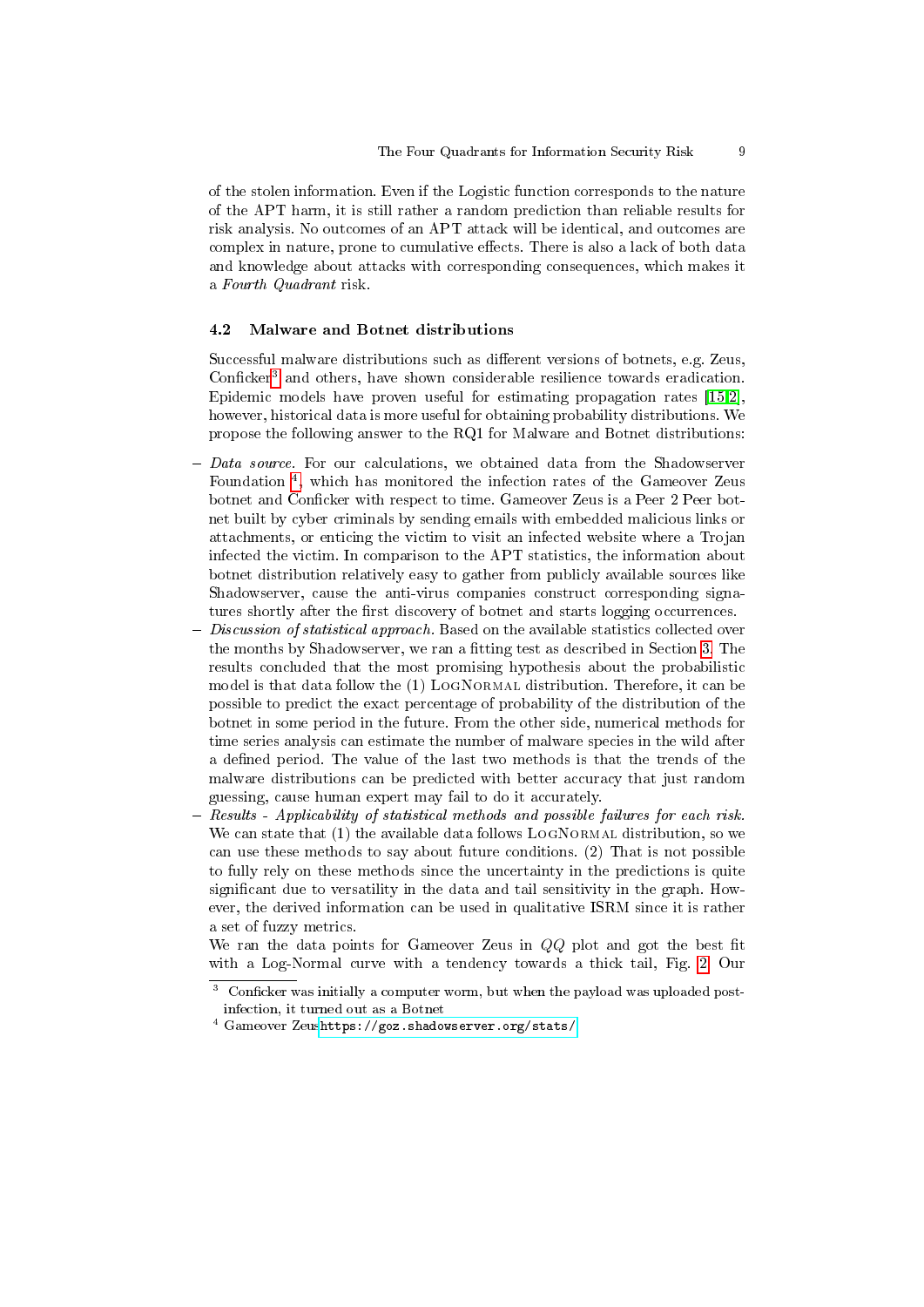

Figure 2: Gameover Zeus infection probability distribution and timeline. Right shows results of Q-Q plot of LogNormal distribution. Data source: The Shadowserver Foundation.

results show that the Gameover Zeus botnet distribution is left-skewed (positive). The initial propagation speed is high (see Fig[.4\(](#page-12-1)b)), until saturation or patch released slows down the propagation, from which point the existing population deteriorates. In addition to adhering to epidemic propagation theory, there are several aspects that will influence the thickness of the tail. For example new versions of the malware being released, either exploiting a new vulnerability for increased propagation or changing behavior/coding to avoid scanners. In addition, we know that Conficker followed similar propagation and deterioration patterns, although Conficker<sup>[5](#page-9-1)</sup> was self-replicating [\[15\]](#page-15-12). According to our model: if the entity is vulnerable, the general probability of infection is  $30\%$  from the initial dissemination until the first month has passed. With a Mean population  $= 134,527$ , Standard Deviation  $= 64,797$ , and  $\delta = 0.491$ . The graph is sensitive to changes in the tails; this is also visible in the Q-Q plot results. The right tail of the graph in Fig. [2](#page-9-0) would likely have been thicker if the data came from Conficker  $A+B$ , which remains active and deteriorating after six years.

*Classification of Risk* - Single non-zeroday malware infections are generally detected and removed by antivirus software, and generally pose very little risk. However, dependent on the target infected and type of malware, the payoff can be complex. Self-propagating malware is usually more severe as they pose a threat to larger parts of the infected system. With some computer worms, the payoff can be considered simple, as the computer is infected (meaning nonoperational) or not infected. Effectively having only two states of being. It is partially possible to predict exposure from such generic attacks, e.g. amount of vulnerable systems, but there is exposure to multi-vectored and other random effects which puts this risk in the  $Third\ Quadrant$ .

<span id="page-9-2"></span><span id="page-9-0"></span>

<span id="page-9-1"></span> $^5$  See also <http://www.shadowserver.org/wiki/pmwiki.php/Stats/Conficker>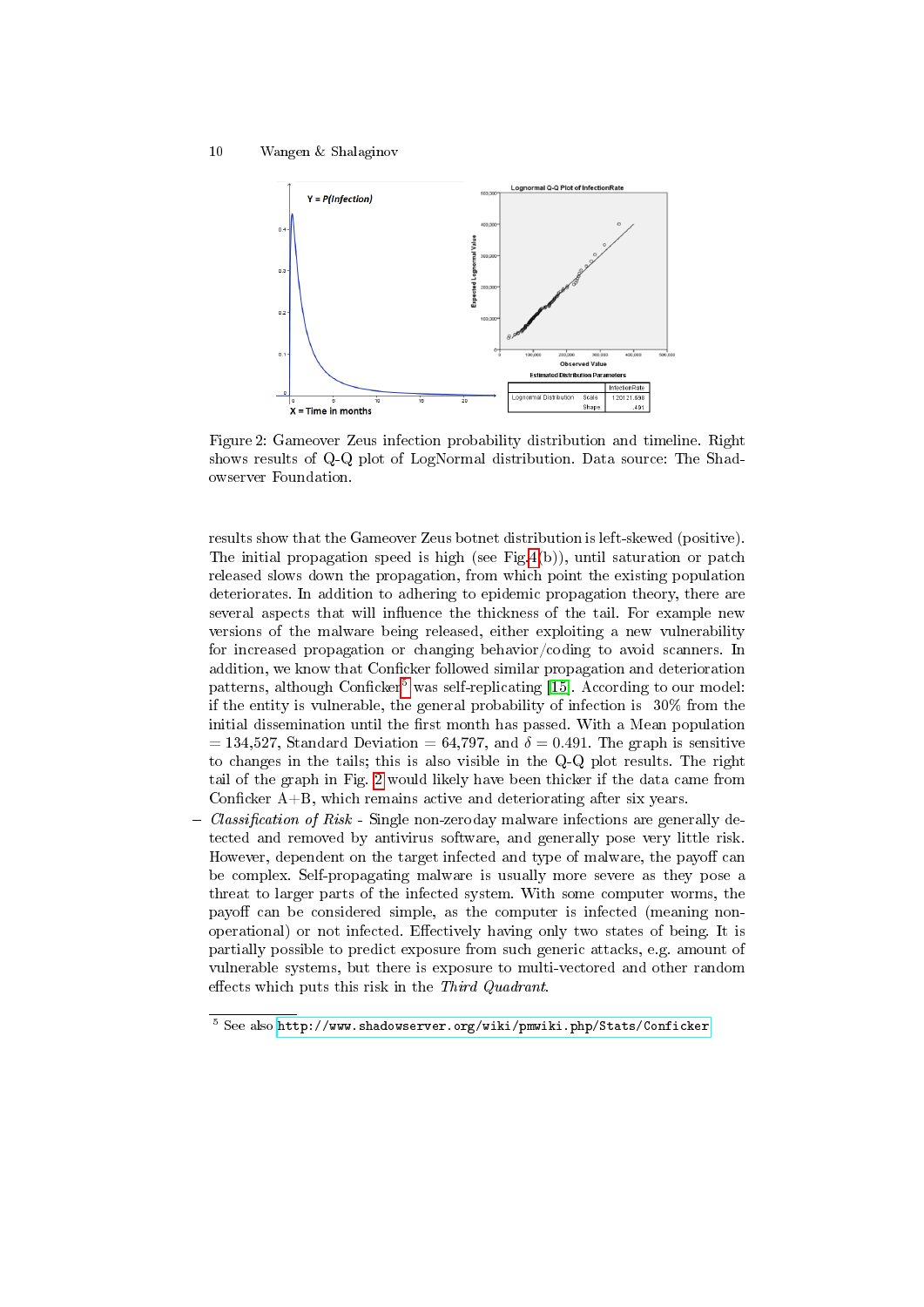#### 4.3 Distributed Denial of Service (DDoS) attacks

One of the most feared information attacks is the DDoS attacks, as they have the potential to break servers and deny access to a service to customers over an extended period causing massive revenue losses. By monitoring activity, we can obtain reliable numbers on how large the average DDoS attack is, and generate distributions of attack magnitudes. The answer to the RQ1 for DDoS:

 $-Data\ source$ . There is available open access statistics on DDOS attacks. So, we can use available statistics, yet it can not be fully relied on due to misleading detections or hardware malfunctions. Using numbers gathered from open access, we generated an example of possible distribution of DDOS occurrences for different bandwidth, shown in the Figure [3.](#page-11-0) Available threat intelligence indicated that the commonly observed DDoS magnitude at the time was between 0-90 Gbps, with distributions as seen in Table [1.](#page-10-0) Our test dataset corresponded to the numbers provided open access sources, having an arithmetic mean  $= 7.31$ , and Std. Dev  $= 13.55$ . The so-far largest reported DDoS attack was 500 Gbps, we can guesstimate that the generic probability of such an attack occurring annually is large; while the probability of such a large-scale directed attack at a single organization is negligible. There was no observed attack magnitudes over 90 Gbps in the surveys. However, we add such scenario A5 in Table [1.](#page-10-0)

<span id="page-10-0"></span>Table 1: Example of DDoS attack magnitude distributions and probabilities, with conditional probabilities of semi-annual occurrence.

|                |          | Scenario Gbps % of attacks | P(A B) |
|----------------|----------|----------------------------|--------|
| A <sub>1</sub> | $<$ 1    | 55.00 %                    | 27.50% |
| A <sub>2</sub> | $1 - 5$  | 15.00 %                    | 7.50%  |
| A3             | $5 - 10$ | 10.00 %                    | 5.00%  |
| AA             |          | 10-90 20.00 %              | 10.00% |
| A <sub>5</sub> | $90 +$   | Not observed $(0.1\%)$     | 0.05%  |

- $-Discussion$  of statistical approach. There are several possible ways of approaching the statistical analysis of DDOS attacks. At first the probability of the DDOS attack can be calculated as simple  $(1)$  CONDITIONAL PROBABILITY, which gives an exact risk of being targeted for a DDOS attack out of possible attacks. Table [1](#page-10-0) shows the results of calculations made for an organization that expects  $P(B)=50\%$  annual chance of DDoS attack. At second, we can say something about the number of attacks and maximal used bandwidth by considering the historical information. However, the number of maximum reported DDOS attacks follow the (2) EXPONENTIAL FUNCTION and can not be predicted for the next years:  $N = N_0 \cdot e^{t'}$  since some covert parameters are not taken into consideration like breakthrough network controller speed. At third, the particular scenario can be considered when discretion intervals of DDOS bandwidth are considered like  $P(DDOS > 90Gbps) = P(DDOS) \cdot P(> 90Gbps|DDOS)$ . Also the (3)  $\gamma$ -DISTR. is the most applicable way of modeling such variety in scenarios.
- $Results$  Uncertainty/ Confidence intervals. The data and estimated parameters are valid only for some period until new attack methods emerge. However, it is still possible to form a corresponding  $\gamma$ -distribution to characterize the bandwidth for DDOS as it is depicted in the Figure [3,](#page-11-0) (a). So, corresponding CI can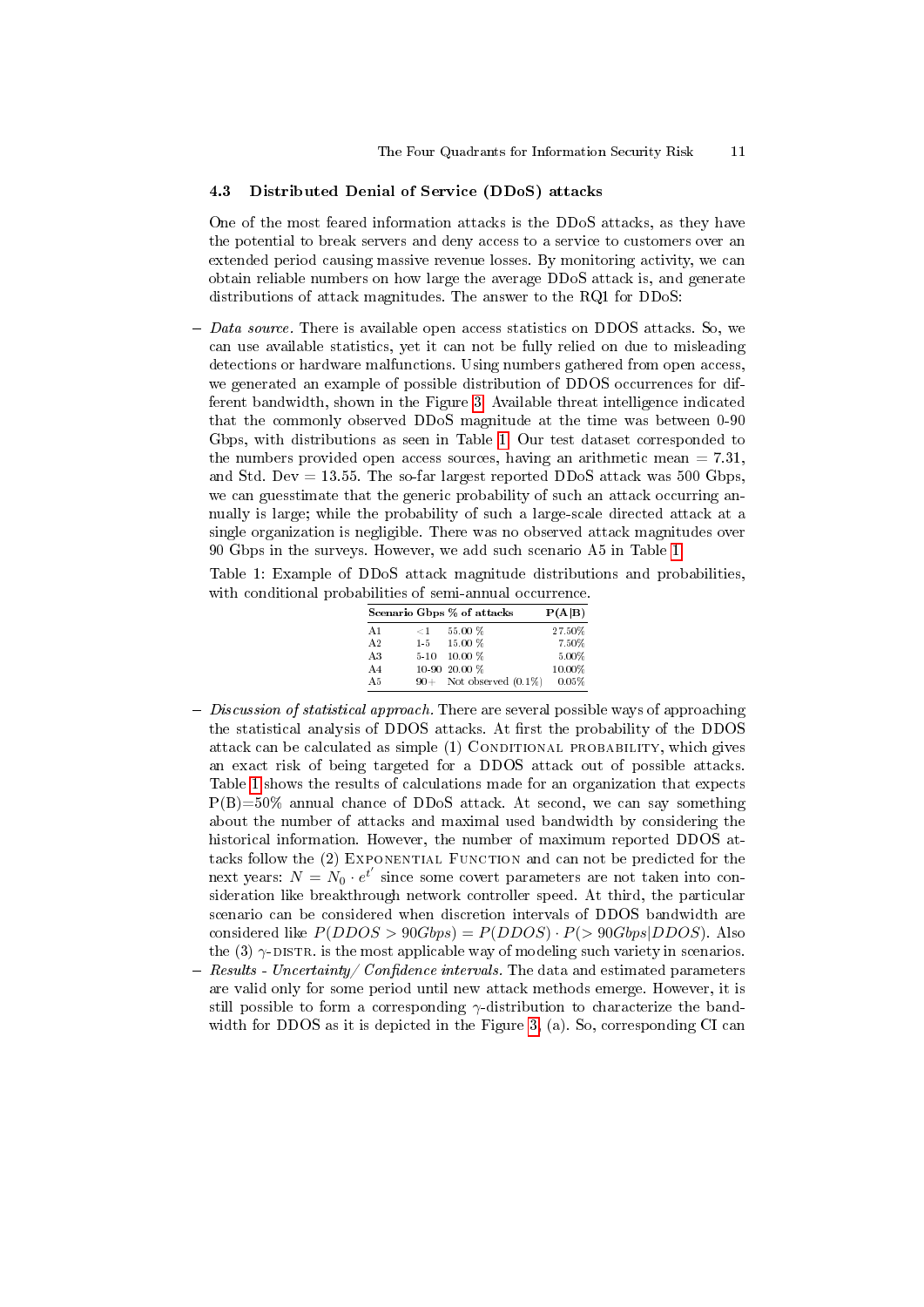<span id="page-11-2"></span>be extracted based on the parameters of the distribution to estimate the DDOS [\[4\]](#page-15-13). The Lower boundary can be neglected, however, exceeding the upper boundary may indicate that the parameters need to be re-evaluated for quantitative ISRM.

<span id="page-11-0"></span>

Figure 3: Comparison of the original DDOS data and modeled distribution

Though the data distribution can vary and, therefore, change the form depending on newly emerged technologies in network adapters industry, we can still use CI to estimate the boundary of the desired mitigation frame. It can be stated that the company wants to eliminate some  $\%$  of the DDOS attacks and estimates the threshold of the attacks based on the previously collected information. The Table [2](#page-11-1) presents an exact range of the bandwidth at which a particular % of the attacks can be mitigated. Our particular interest is the upper boundary of the CI since the lower boundary can be ignored at this point. For example, to withstand 95% of the DDOS attacks according to modeled  $\gamma$ -DIST. in the Fig. [3,](#page-11-0) (b) a company has to place a DDOS protection not lower than 62.82 Gpbs.

<span id="page-11-1"></span>Table 2: Confidence Intervals for defined  $\%$  of the DDOS attacks to be eliminated

| To eliminate                                                                                                          |  | $50\%$ | $90\%$ | $95\%$ | 99% |
|-----------------------------------------------------------------------------------------------------------------------|--|--------|--------|--------|-----|
| Limit_lower, Gbps  0.531143  0.012634  0.002547  0.000061<br>Limit_upper, Gbps 9.411601 29.566104 39.241385 62.822911 |  |        |        |        |     |
|                                                                                                                       |  |        |        |        |     |

- Results Applicability of statistical methods and possible failures for each risk. We can estimate and put a threshold for an intrusion detection system to be capable of handling such attacks. Since it might be significant when guesstimating the risk that the organization takes when ignoring a particularly intensive attacks. For example, the network adapters increase capacity from 100Mbps up to 1Gbps over previous years. Therefore, the statistical models can be used for (1) DDOS bandwidth, and probability prediction and estimation, though constant failures of these models may indicate a need for re-evaluation of the maximal DDOS bandwidth. Furthermore, using the estimated probability, we can built also a qualitative risk estimators as more general linguistic characterization of the risk.
- $\overline{C}$  *Classification of Risk* As we have shown, it is possible to obtain distributions of DDoS attack magnitudes with associated probabilities. However, our observations can be offset by a single massive attack, such as Russia's DDoS attack on Estonia in 2007. This area is also subject to Moore's law, which means that historical observations of attack magnitudes will quickly become obsolete. We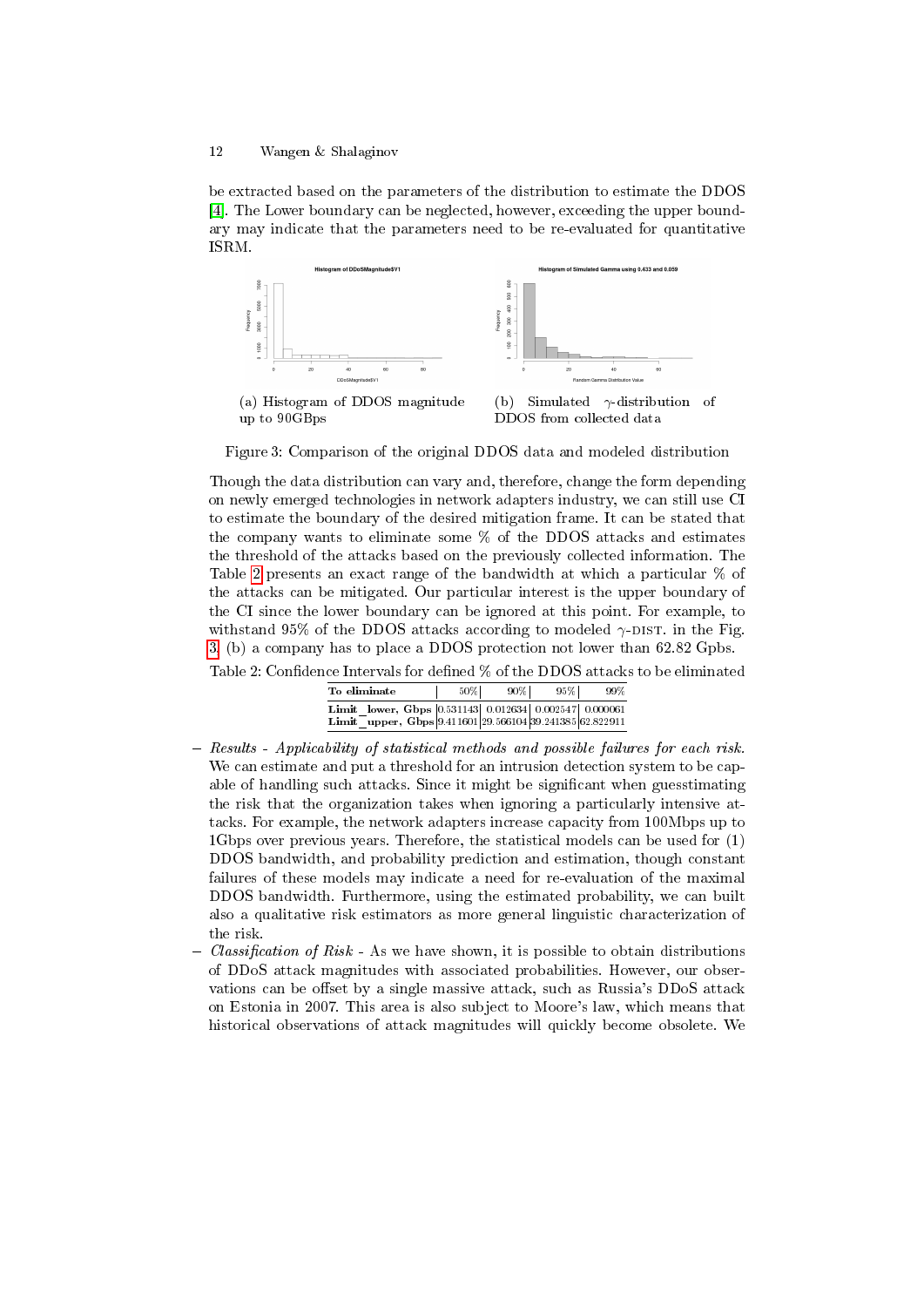<span id="page-12-2"></span>consider the payoff from DDoS attacks as simple; it either succeeds in denying service, or it does not while the duration of the attack determines the consequence. Our analysis, therefore, places risks of DDoS attacks in the Third Quadrant.

## <span id="page-12-0"></span>5 Discussion

Before presenting the Four Quadrant classification, we discuss issues that make information risks less predictable, which we have factored into our classification.

#### 5.1 Factors leading into the Fourth Quadrant

- The Complexity-Knowledge Gap - Knowledge about system security quickly diminishes through the increase of *complexity* and *interconnectivity*, and the larger the system, the more uncertainty. Research on complex networks has demonstrated that the number of hosts on a network follows the power law [\[15\]](#page-15-12), and our knowledge of risks in such systems and environments diminishes quickly. Audestad [\[2\]](#page-15-0) calls this development the Complexity-Knowledge gap Fig. [4](#page-12-1) (a).

<span id="page-12-1"></span>

(a) The Complexity-Knowledge gap (b) Dissemination of malware, showing Pareto curve distribution in homogenous network towards saturation.

Figure 4: Factors leading into the Fourth Quadrant. Pictures reprinted with permission, from Audestad, 2009 [\[2\]](#page-15-0)

- Interconnection and Single Points of Failure  $(SPOF)$  - While there is extensive knowledge of SPOF problems in the ICT domain, the risk posed by interconnectivity are easily overlooked and underestimated. For example in a Banking incident from 2001 reported in [\[8\]](#page-15-6), a human error triggered a SPOF at an operations company delivering ICT services to banks. This mistake caused a DoS for 114 banks and roughly one-fourth of the Norwegian population at the time. Such consequences would not have been possible without a large interconnected operations company representing a SPOF for much of the transactions in Norway. A centralization of operations and processes, which allows for the creation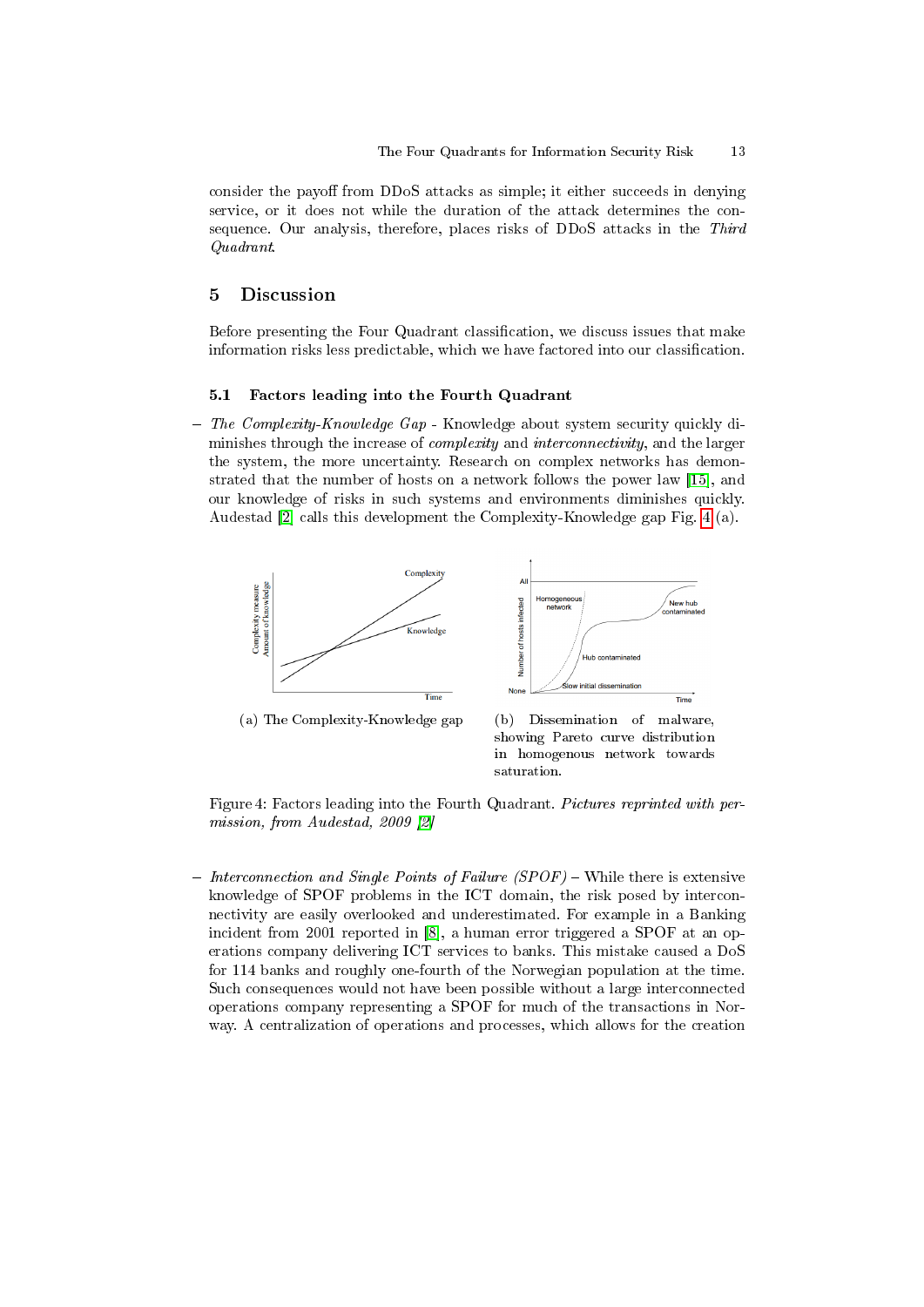<span id="page-13-0"></span>of one large strongly interconnected hub, in which the consequences of failure can become catastrophic for the system as a whole. The society and ICT have never been as interconnected at any period in the past, which quickly outdates most risk predictions based on historical data, as systems will find new ways to fail. The Complexity-Knowledge gap will also come into play, and we are likely to miss or overlook severe risks and potential consequences.

- The Unpredictable Active Adversary In most cases, the activities that lead to a targeted attack are not visible, or they are negligible. The complexity of the extreme events such as cyberwarfare or cyberterrorism in the information security domain is so high that we can hardly notice it unless the damage is done, and the outcomes are obvious [\[11\]](#page-15-14). Since these activities are well-planned and rather exceptional cases, there is a need for enormous data analytic and reconsideration of the Internet Crime like in the case with Stuxnet. For rare events, sophisticated classification/regression models have to be applied to conventional statistical methods to understand the nature of the event. It is sometimes necessary to get expert knowledge on the underlying adversary process rather than just rely on numbers for risk analysis. There is also the problem that the past will not reflect the future when it comes to resourceful and adaptable attackers. Advanced attackers will seek novel ways of achieving their objectives, which makes over-reliance on historical data dangerous.
- Vulnerabilities to Cascading and Systemic risk in ICT Cascading and systemic risks are two types of high-level risks that are known to be large impact and low probability events. A cascading risk is when several components of a network fail in a cascade due to a crucial node going down, which subsequently causes an overload on the remaining nodes. Or when one component causes failure in interconnected components  $[8]$ . Whereas a systemic risk affects the global system and not just a particular entity. We define cascading risks as having the ability to cause localized harm, and systemic risks as having the capacity to cause global harm to a system. Of the latter, the Morris worm is probably the only known instance to have posed a systemic risk to all systems connected to the internet. The malware forced a segregation of the internet regions to prevent contamination and recontamination.

The consequences of a cascade can be devastating: In 2009, a Conficker infection within the Norwegian Police ICT systems reportedly caused damage ranging 30- 50 million NOK and a downtime of 10 days. The Police computer system was largely homogenous, running older and vulnerable versions of Microsoft Windows, and Conficker was reported to have saturated at about 16 000 infections. Fig. [4](#page-12-1) (b) shows general dissemination patterns of self-propagating malware; the stapled line indicates propagation in homogeneous networks. The distribution in the homogenous network follows exponential growth while the propagation in heterogeneous networks produces a model rather close to joint logistic function. Consequences from self-replicating malware and cascading risks are subject to fat tails, which requires caution when dealing with such phenomena.

The Four Quadrants Classification of Information Security Risk Based on the case studies and the factors provided in the previous section, the non-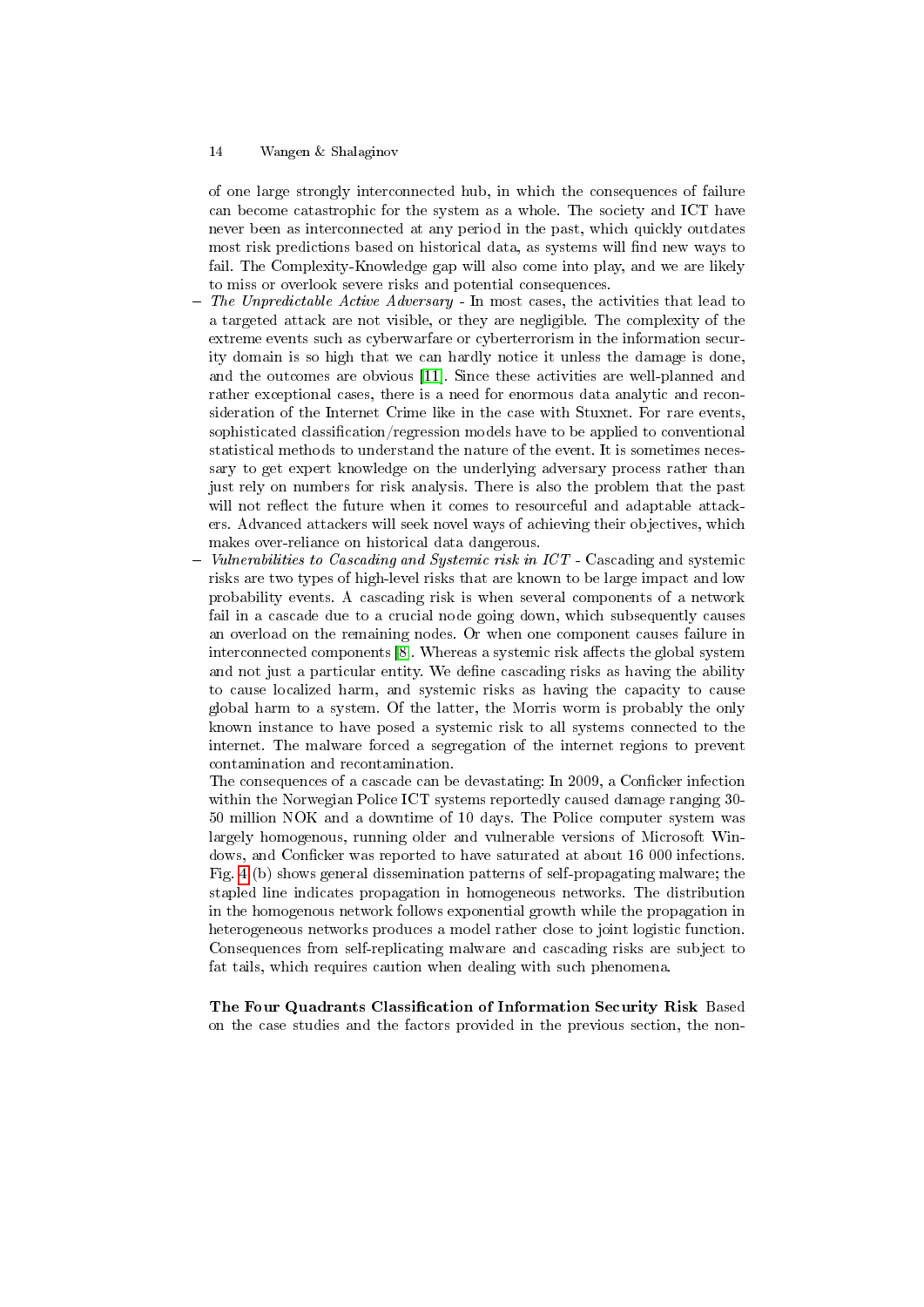<span id="page-14-2"></span>exhaustive classification of information risks is presented in Fig. [5.](#page-14-1) This classification can help risk analyst in deciding whether to apply quantitative or qualitative risk analysis methods based on risk properties and where he can safely rely on statistical methods. The classification should not be used as an argument to not do risk assessments of Fourth Quadrant risks. However, we recommend avoiding long-term quantitative predictions with these risks due to their uncertain properties caused by a considerable complexity-knowledge gap. It is also possible that with more information and understanding, statistical risk analysis can move several of these risks out of the Fourth Quadrant.

<span id="page-14-1"></span>

|                  |                                                                                                       | $\overline{2}$                                                                                                                                                                                                                        |  |
|------------------|-------------------------------------------------------------------------------------------------------|---------------------------------------------------------------------------------------------------------------------------------------------------------------------------------------------------------------------------------------|--|
|                  | Simple Payoff                                                                                         | Complex Payoff                                                                                                                                                                                                                        |  |
| Mediocristan     | First Quadrant, Extremely safe<br>1. Hardware and component                                           | Second Quadrant, Safe<br>1. Hardware system failure risks                                                                                                                                                                             |  |
|                  | failure risks<br>2. Simple user errors<br>3. Exploiting known vulnerabilities<br>from automated scans | 2. Single Malware infections<br>3. Generic Phishing campaigns<br>4. Insider attacks<br>5. Known Targeted Attacks                                                                                                                      |  |
| F<br>Extremistan | Third Quadrant, Safe<br>1. DDoS Attacks<br>2. Self-propagating<br>automated malware                   | Fourth Ouadrant, Black Swan Domain<br>1. Cascading risks<br>2. Systemic risks<br>3. Novel APT / Targeted attacks<br>4. Terrorist attacks<br>5. Cyberterror/war<br>6. Complex Insider attacks (e.g. Snowden)<br>7. Complex User Errors |  |

Figure 5: The Four Quadrants with Risk Classifications. Based on Taleb[\[12\]](#page-15-4)

# <span id="page-14-0"></span>6 Conclusion & Future work

In this paper we investigated quantitative risk calculations based on the available data. We provided a classification of where it is safe to apply statistical methods and where to expect a reasonable return on investment in improved decision making within the Four Quadrants. This work studied whether the statistical approaches are feasible to deal with Information Security Risks at all and what are the advantages of using such methods considering fact that they are purely reliable for the prediction. One can state that conventional statistical methods provides reliable accuracy only in case of signicant amount of historical data and when the event in question is located within the tolerance interval from the past data. This article has presented several major cases within the Information Security area, with a corresponding applicability study of statistical methods. We can conclude that there is a trade-off between the complexity of supplementary analytic and the risk's harm. It implies that trivial statistical methods are not suitable to deal with threat Intelligence in dangerous risks, yet general knowledge derived from such methods are reliable to make predictions better than random. Moreover, the statistical methods can not only be useful in quantitative analysis, yet also give a basis for qualitative measures. The observable